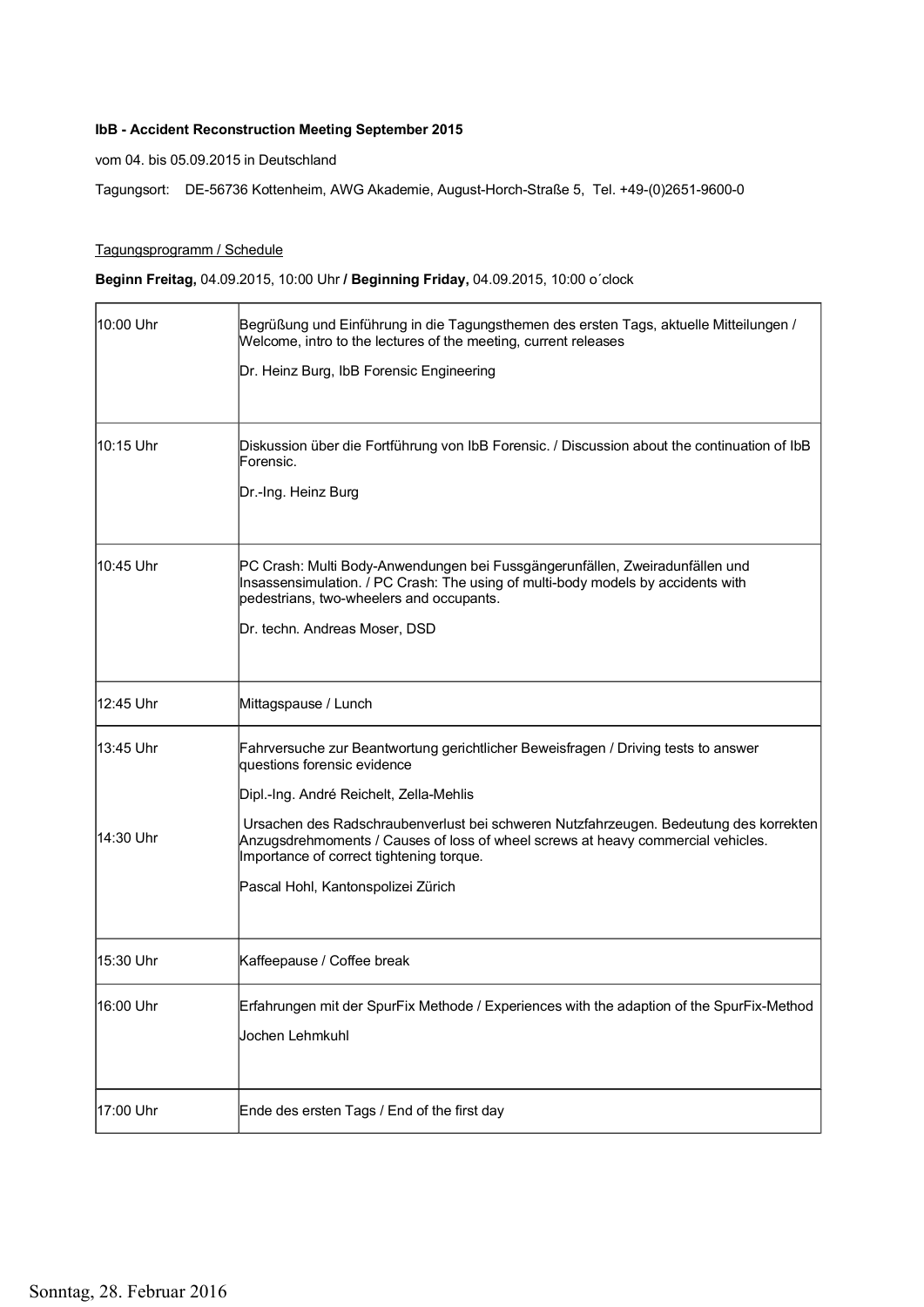## Fortsetzung Samstag, 05.09.2015, 09:00 Uhr / Continuation Saturday, 05.09.2015, 09:00 o´clock

| 09:00 Uhr | Einführung in das Tagungsprogramm des zweiten Tags / Introduction to the schedule of the<br>second day                                                                                                                                                                                                                                                                                                                                                                                                                                                                                                                                                                                                                                                                                                                                      |
|-----------|---------------------------------------------------------------------------------------------------------------------------------------------------------------------------------------------------------------------------------------------------------------------------------------------------------------------------------------------------------------------------------------------------------------------------------------------------------------------------------------------------------------------------------------------------------------------------------------------------------------------------------------------------------------------------------------------------------------------------------------------------------------------------------------------------------------------------------------------|
|           | Dr. Heinz Burg, IbB Forensic Engineering                                                                                                                                                                                                                                                                                                                                                                                                                                                                                                                                                                                                                                                                                                                                                                                                    |
| 09:10 Uhr | Motorradunfälle<br>Motorradhelme, Berechnungen zur Kopfbelastung.<br>Falldarstellungen zu Kollisionen Motorrad gegen Pkw/Van<br>Dipl.-Ing. Dirk Christiaens, Belgien                                                                                                                                                                                                                                                                                                                                                                                                                                                                                                                                                                                                                                                                        |
| 10:20 Uhr | Bericht über das CDR Summit 2015 / Report of the CDR Summit 2015<br>Dr.-Ing. Heinz Burg                                                                                                                                                                                                                                                                                                                                                                                                                                                                                                                                                                                                                                                                                                                                                     |
| 11:00 Uhr | Kaffeepause / Coffee break                                                                                                                                                                                                                                                                                                                                                                                                                                                                                                                                                                                                                                                                                                                                                                                                                  |
| 11:30 Uhr | Bericht über einen komplizierten Kreuzungsunfall Pkw gegen Fahrrad / Report about a<br>complex intersection accident car vs. cyclist.<br>1.<br>Investigation report of the Traffic accident Police.<br>2.<br>Drive-tests for analysing of video before collision under direct control of NFI (70 to<br>140 km/h);<br>3.<br>Crash-tests on the test accommodation of CTS (50, 90 and 100 km/h) and<br>supported by the government of the Netherlands in a pilot to investigate the<br>efficiency of crash-tests in criminal justice;<br>Report of the investigations under 1.<br>4.<br>5.<br>Report of the conclusions after realization of the crash-tests under 2.<br>The discussion points of the solicitor / barrister from the traffic accident analysis of<br>6.<br>the private investigator.<br>Ger van Laere, Apeldoorn, Netherlands |
| 12:30 Uhr | Mittagspause / Lunch                                                                                                                                                                                                                                                                                                                                                                                                                                                                                                                                                                                                                                                                                                                                                                                                                        |
| 14:00 Uhr | Allgemeine Vorgehensweise und Daten bei der Rekonstruktion von Motorradunfällen /<br>General procedure and data at the reconstruction of motorcycle accidents<br> Dr.-Ing. Heinz Burg                                                                                                                                                                                                                                                                                                                                                                                                                                                                                                                                                                                                                                                       |
| 15:00 Uhr | Abschlussdiskussion, nächstes Meeting / final discussion, next meeting                                                                                                                                                                                                                                                                                                                                                                                                                                                                                                                                                                                                                                                                                                                                                                      |